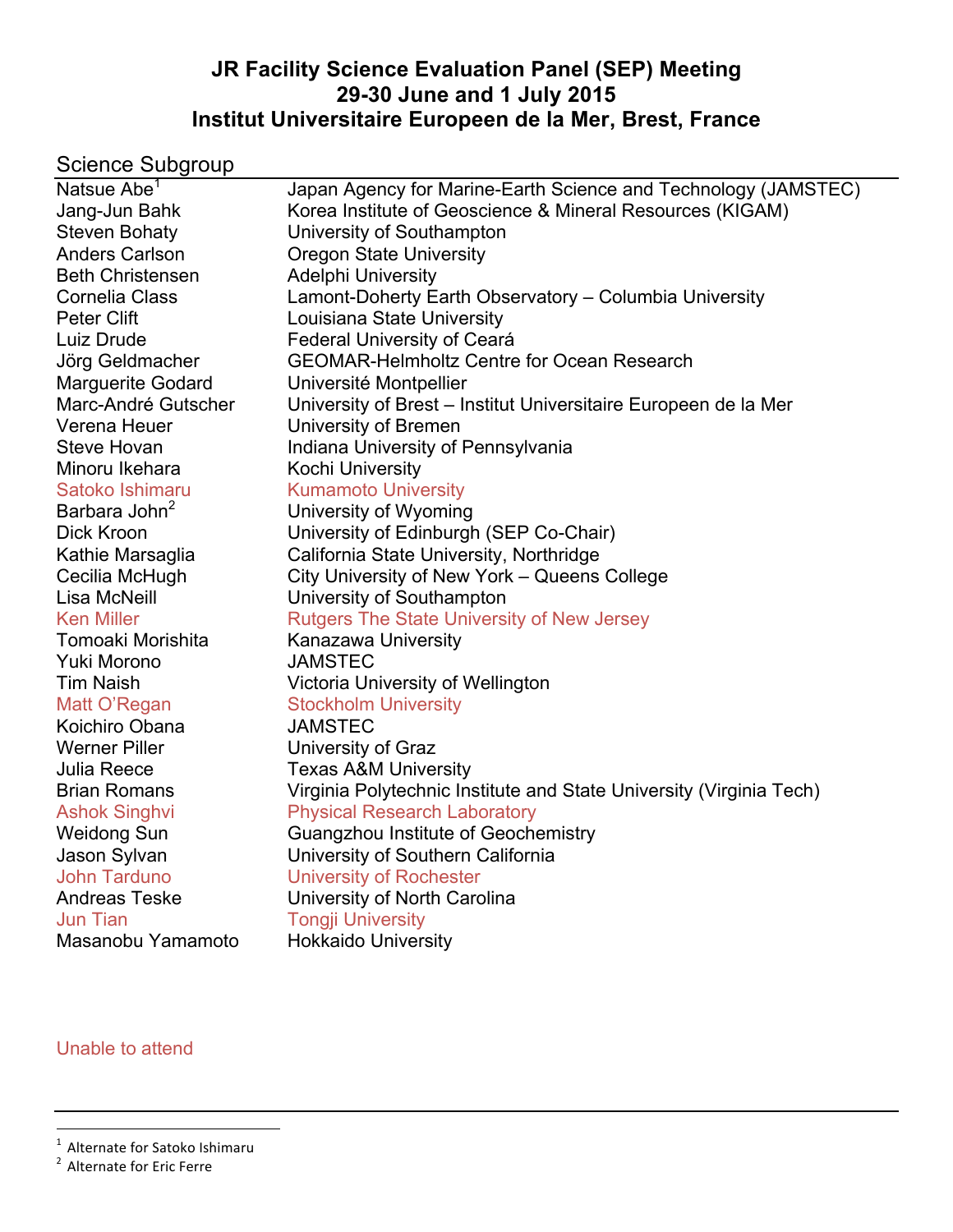# Site Subgroup

| Juichiro Ashi                 | University of Tokyo                                            |
|-------------------------------|----------------------------------------------------------------|
| James Austin                  | University of Texas at Austin                                  |
| Roger Flood                   | State University of New York at Stony Brook                    |
| Andrew Gorman <sup>3</sup>    | University of Otago                                            |
| <b>Sean Gulick</b>            | University of Texas at Austin                                  |
| <b>Mads Huuse</b>             | University of Manchester                                       |
| Priyank Jaiswal <sup>4</sup>  | <b>Oklahoma State University</b>                               |
| Seung-Sep Kim                 | <b>Chungnam National University</b>                            |
| Sebastian Krastel             | Christian-Albrechts University at Kiel                         |
| Gille Lericolais <sup>5</sup> | Inst. Fr. de Recherche pour l'Exploitation de la Mer (IFREMER) |
| Jiabiao Li                    | Second Institute of Oceanography                               |
| David Mallinson               | East Carolina University (SEP Co-Chair)                        |
| David Mosher                  | Natural Resources Canada, Geological Survey of Canada          |
| Dhananjai Pandey              | National Center for Antarctic and Ocean Research               |
| <b>Robert Pockalny</b>        | University of Rhode Island                                     |
| Zhen Sun                      | South China Sea Institute of Oceanology                        |
| Gabriele Uenzelmann-Neben     | Alfred Wegner Institute                                        |
| <b>Helenice Vital</b>         | Universidade Federal do Rio Grande do Norte                    |
| Peter Vrolijk                 | ExxonMobil Upstream Research Co.                               |

# Liaisons and Observers

| Jamie Allan         | <b>National Science Foundation (NSF)</b>                                       |
|---------------------|--------------------------------------------------------------------------------|
| <b>Rita Bauer</b>   | IODP Science Support Office (SSO) - UCSD/SIO                                   |
| <b>Keir Becker</b>  | <b>IODP Forum Chair - University of Miami</b>                                  |
| Peter Blum          | JRSO - Texas A&M University (TAMU)                                             |
| Kara Bogus          | <b>JRSO-TAMU</b>                                                               |
| Nobu Eguchi         | JAMSTEC Center for Deep Earth Exploration (CDEX)                               |
| <b>Holly Given</b>  | SSO - UCSD/SIO                                                                 |
| Karsten Gohl        | European Consortium for Ocean Research Drilling (ECORD) Facility Board (Chair) |
| Susan Humphris      | JOIDES Resolution Facility Board Chair - Woods Hole Oceanographic Institution  |
| Barry Katz          | Chevron Corporation - EPSP (Chair)                                             |
| Adam Klaus          | <b>JRSO-TAMU</b>                                                               |
| <b>Mitch Malone</b> | <b>JRSO-TAMU</b>                                                               |
| Sally Morgan        | ECORD Science Office (ESO) - University of Leicester                           |
| Angela Slagle       | USSSP-LDEO                                                                     |
| <b>Shouting Tuo</b> | IODP China - Tongji University                                                 |
| <b>Bridget Wade</b> | University College London                                                      |

Unable to attend

 <sup>3</sup> Alternate 
 for 
 Ben 
 Clennell 
 (ANZIC)

<sup>&</sup>lt;sup>4</sup> Alternate for Derek Sawyer (US)<br><sup>5</sup> Alternate for Serge Berné (ECORD)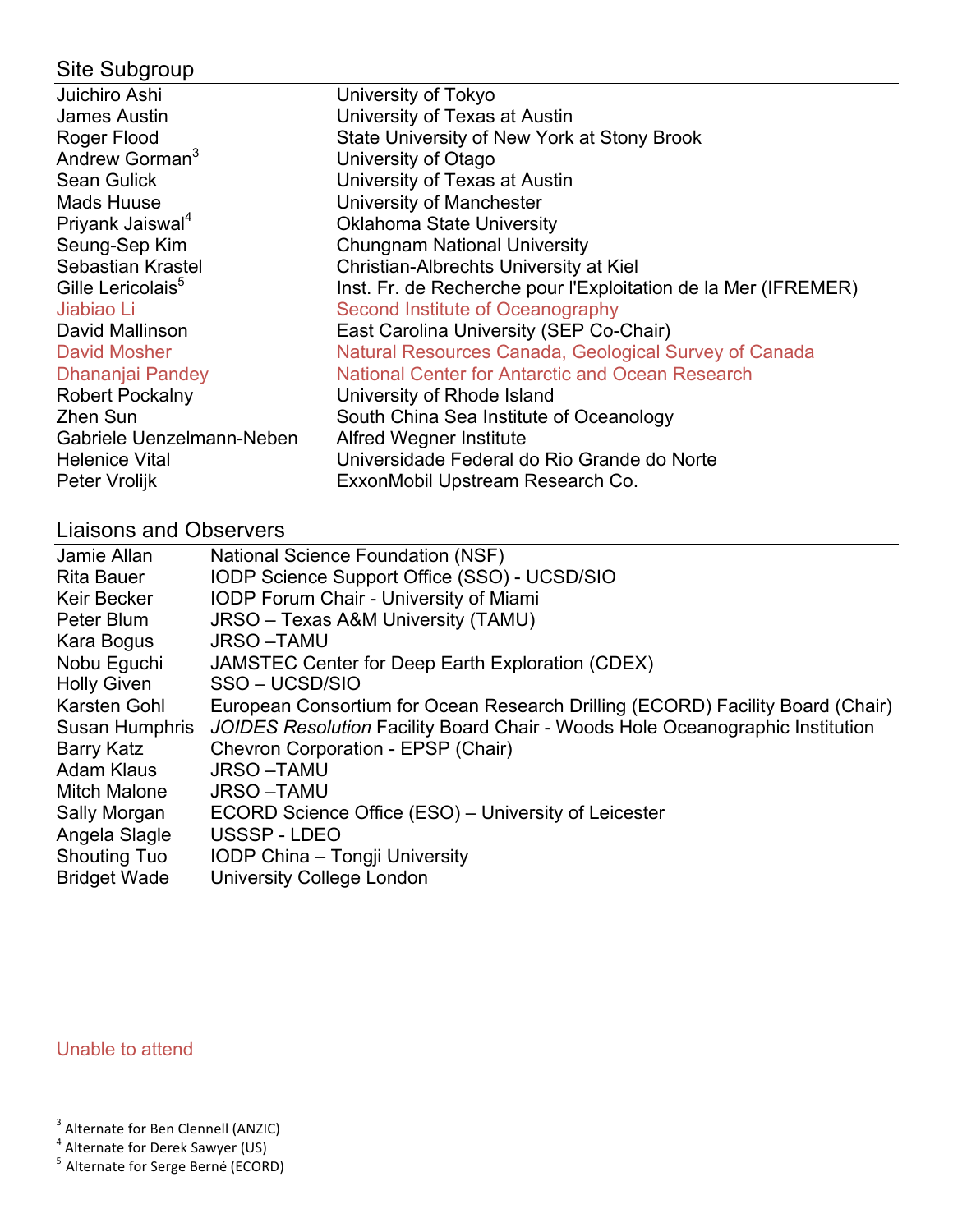### **1. Welcome and Introductions**

Science Evaluation Panel (SEP) Co-Chair, Dick Kroon, welcomed the SEP to Brest.

### *1.1 Call to order and self-introductions*

Dr. Kroon called the meeting to order and asked attendees to perform self-introductions.

### *1.2 Logistical Announcements*

Meeting host, Marc-André Gutscher, reviewed the basic logistics for the meeting.

### *1.3 Approval of Meeting Agenda*

Dr. Kroon reviewed the agenda and its implementation over the 3-day meeting. No members presented additions or changes, and the agenda was approved.

### **2. Reports from IODP Entities**

### *2.1 Perspectives from the JRFB Chair*

JRFB Chair, Susan Humphris, reviewed the expeditions recommended for scheduling by the JRFB in their April 2014 (for FY'16-'17) and May 2015 (for FY'17-'18) meetings. She noted that the JRFB expects funding for 10 months of operations in FY'18 and 10 months of operations in FY'19 as a result of recommending the South China Sea Rifting (P878) Complimentary Project Proposal (CPP), which was scheduled as two expeditions in FY'17.

Dr. Humphris stated that the Facility Board also wanted to show the community their commitment to moving the ship around the world via their updated long-term cruise track statement (which she presented) as well as their recommendation that the first FY'18 expedition be the Australia Cretaceous Climate and Tectonics (P760), and that the Hikurangi Subduction Margin (P781A) follow in FY'18 as well.

She noted that Rick Murray, NSF's Director of Ocean Sciences, updated the JR Facility Board regarding funding, the National Research Council's Sea Change Report, and NSF's response to the Sea Change Report. The JR Science Operator had already met the Sea Change Report's recommendation for a 10% decrease to IODP funding through operational improvements, the addition of CPPs into the schedule, and the reduction of transit times (savings in fuel). Dr. Humphris also stated that Dr. Murray spoke to the reinvestment of savings into the IODP.

Dr. Humphris highlighted the:

- Working groups assigned to review and simplify the Proposal Submission Guidelines and the Site Characterization Guidelines.
- Upcoming Curatorial Advisory Board (CAB) member rotations, the CAB's role, and the CAB's need for nominations.
- Anthony Koppers' acceptance of the role of JRFB Chair.
- Upcoming Facility Board member rotations and the United States Science Support Program (USSSP) need for nominations.
- *Chikyu* IODP Board (CIB) and European Consortium for Ocean Research Drilling (ECORD) Facility Board feedback regarding their appreciation of the effectiveness and thoroughness of the SEP.

More information is provided in Dr. Humphris' presentation, which is posted at http://www.iodp.org/meeting-presentations.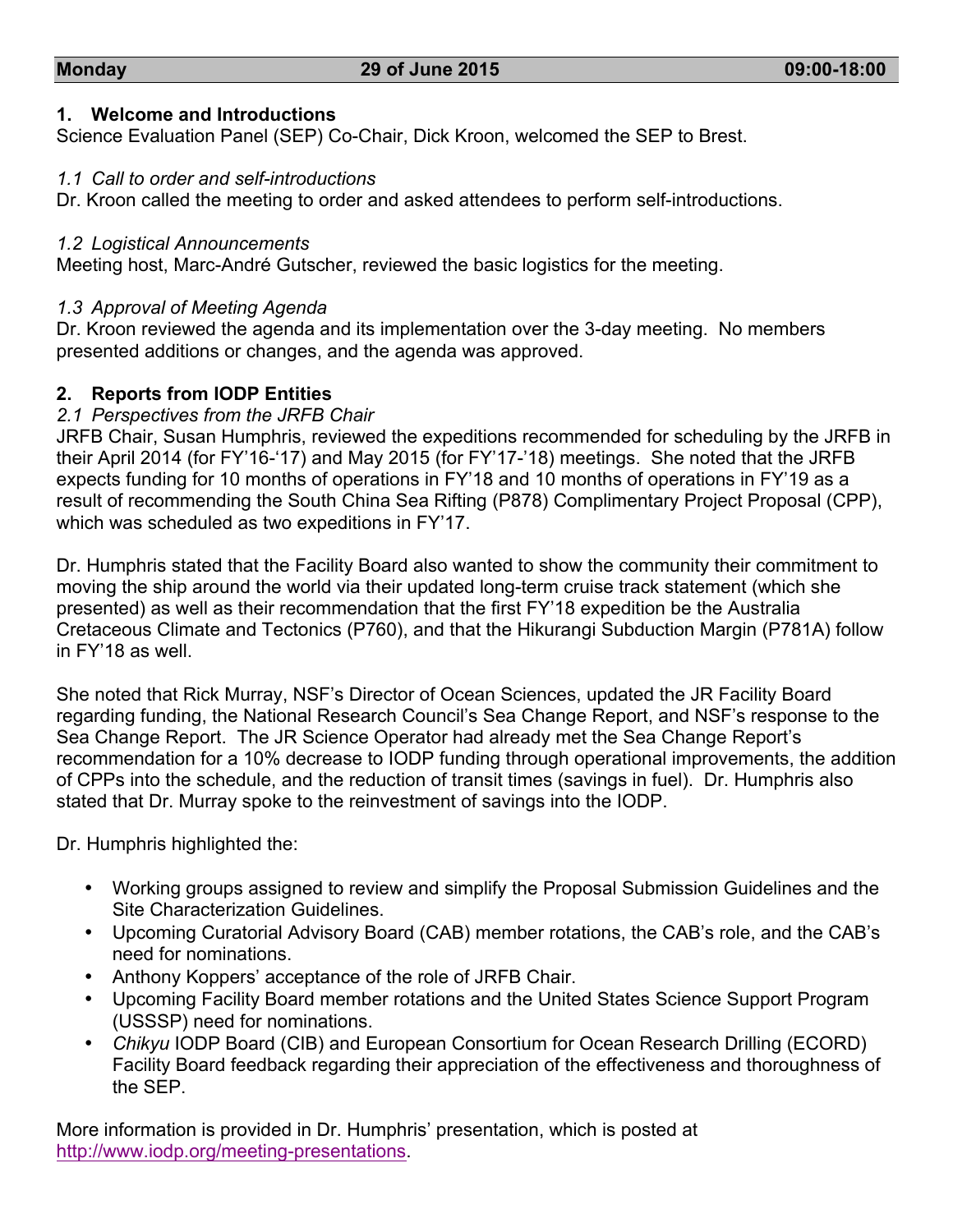NSF's IODP Program Officer Jamie Allan closed this session by clarifying some misconceptions regarding Complementary Project Proposals (CPPs). He reiterated that CPPs are IODP science expeditions. The proposals may get an expedited science evaluation and, if recommended for scheduling, the sponsoring entity receives additional science party berths on the expedition in line with their financial contribution. Dr. Allan noted that for CPPs using the JR, the CPP funds are provided as an unrestricted donation to the NSF.

### *2.2 Report from NSF and Status of the JR Facility*

Dr. Allan reviewed the key points of the Sea Change Report, and NSF's response to that report. These included:

- Implementation of a >10% reduction in IODP operational costs through:
	- o A more efficient ship track and less expensive fuel
	- o A simplified JR management structure
	- $\circ$  Some reduction in logging services<sup>6</sup>
- Consideration of additional savings options of:
	- o Base partner contributions raised to cover 1/3 of costs
	- o CPP cost restructure in next phase of IODP

Dr. Allan stated that the Sea Change report has had an enormous impact at NSF, and it reflects quite positively on the IODP. He pointed out that, political support for the JR is currently strong at NSF, and that he will continue work to get the IODP back to a funding level that can support 10 months/year operation and perhaps even 12 months in some years in the future.

Dr. Allan then reviewed:

- JR Operational (funding) Levels
- The new USSSP Cooperative Agreement with Lamont Doherty Earth Observatory
- The upcoming JR Facility Review
	- o Language from the Cooperative Agreement
	- $\circ$  The Review Panel the NSF will pay all cost for panel participation
		- $\circ$  The Review Schedule a work in progress
- Marine Geology and Geophysics (MGG) Funding of IODP Related Seismic Survey Proposals

Dr. Allan stated that the review will look at the overall IODP science progress as well as the JR Facility. More information is provided in Dr. Allan's presentation, which is posted at https://www.iodp.org/meeting-presentations.

### *2.3 JR Science Operator (JRSO) Report*

Mitch Malone, JR Science Operator Liaison, presented highlights of the last three expeditions, upcoming expeditions, the JRSO efforts to assign co-chiefs, and he updated the attendees regarding:

- Scientific staffing for Expeditions 362 (Sumatra), 363 (Western Pacific Warm Pool), and 366 (Mariana Convergent Margin)
- The new Expedition Project Manager/Staff Scientist (EPM/SS), Trevor Williams, who starts 1 August 2015
- An EPM/SS posting for borehole geophysics, petrophysics, or geophysics, which closes 15 September 2015

 $^6$  While there is less processing at sea and logging staff select cruises only, the full suite of logging tools are still available on every expedition.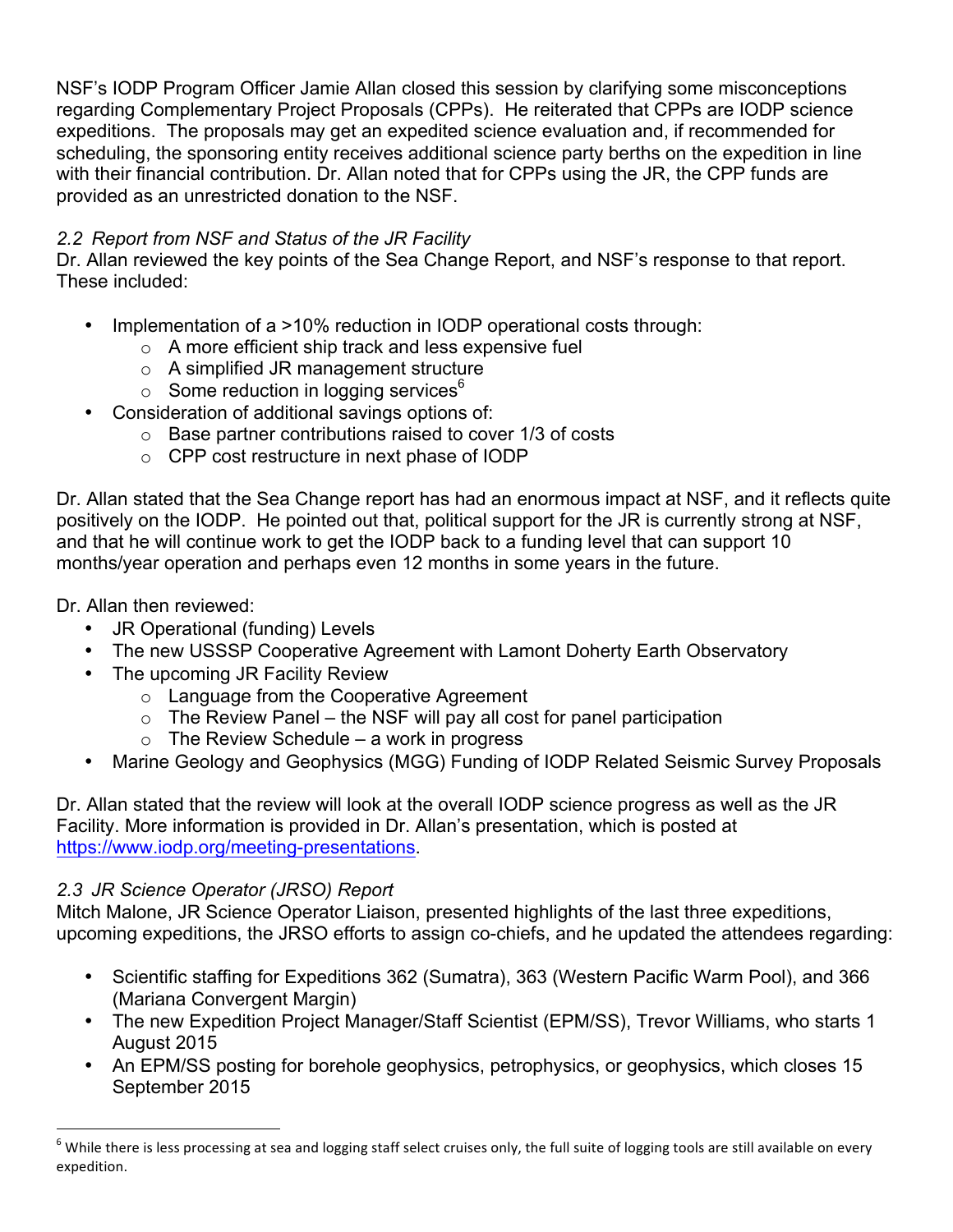More information is provided in Dr. Malone's presentation, which is posted at https://www.iodp.org/meeting-presentations.

### *2.4 MSP / EFB, IO Report*

This presentation was delayed until after lunch to accommodate ECORD FB Chair, Karsten Gohl's schedule.

### *2.5 Chikyu / CIB, IO Report*

Center for Deep Earth Exploration (CDEX) Liaison Nobu Eguchi provided the CDEX/CIB Report, which included summaries of:

- *Chikyu* IODP Long-term Planning
- *Chikyu* IODP Expedition 365
- CIB 2015 Meeting Consensus Items
- CIB Membership starting 1 April 2015

Dr. Eguchi noted that the *Chikyu* is currently docked for repair, maintenance, and a 5-year inspection (Sept through January). Then, from March to April 2016, the *Chikyu* will undertake an IODP operation. More information is provided in Dr. Eguchi's presentation, which is posted at https://www.iodp.org/meeting-presentations.

### **3. Science Support Office Report**

IODP Science Support Office (SSO) Director Holly Given summarized recent SSO activities as they pertain to the SEP and the review process. She emphasized to the meeting participants their need to become familiar with clarifications to the two IODP Confidentiality Policies, which were updated because of an uptick in confidentiality inquiries regarding industry data. She noted that the revised documents were accepted by the JRFB, EFB and CIB, and she informed the meeting participants that their compliance with these updated policies would be gathered through the circulation of a sign in/acceptance sheet.

Dr. Given highlighted the SSO's addition of the "data lead" identifier to the Proposal Data Base (PDB) (per community request), the upcoming review of the Proposal Guidelines and Site Characterization Guidelines documents (per the JRFB Meeting), the two amphibious proposals to be reviewed at this meeting, and Dr. Michiko Yamamoto's remote availability during this meeting. She reviewed proposal submission rates vs. Site Survey Data Bank (SSDB) file submission rates, and asked for SEP input as to how to be clearer to proponents as to what they should submit. Dr. Given wrapped up her presentation with a review of the active proposal statistics and a request for continued input from the community regarding iodp.org, PDB and SSDB.

More information is provided in Dr. Given's presentation, which is posted at https://www.iodp.org/meeting-presentations.

### **4. Seismic data collection and environmental agencies**

Sean Gulick, SEP Science Subgroup Member, provided an introduction to the status of seismic surveys in the eyes of academia, NGO's, and other national and international governing bodies. His topics included:

- The Role of Site (Seismic) Surveys in Scientific Ocean Drilling
- Challenges to the Seismic Community
- Ocean Noise What is known and unknown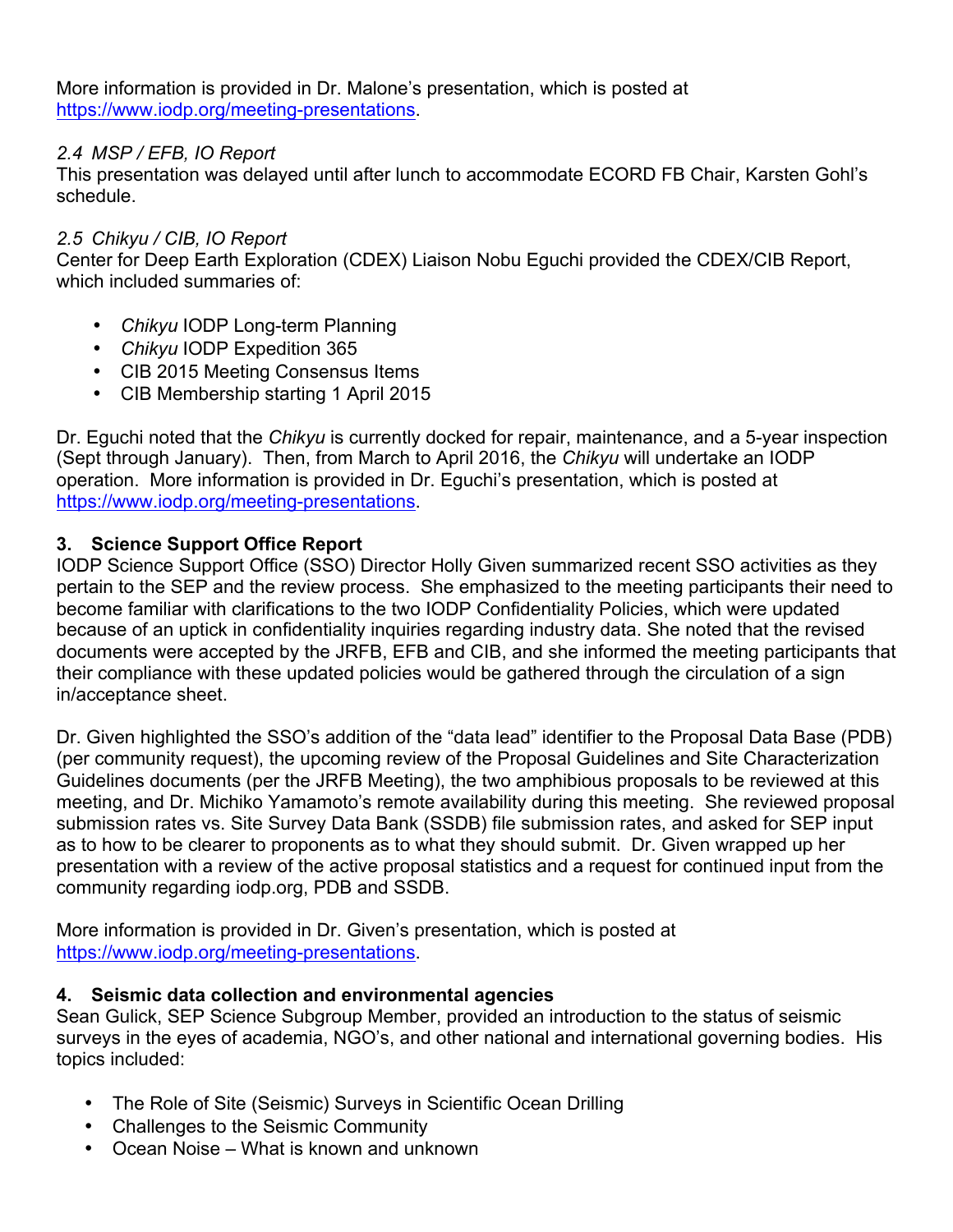- Seismic Survey Funding and logistics
- The Role of the IODP SEP

Dr. Gulick stated that he was asked to finish his presentation with a draft consensus statement, obtain feedback from the group, and deliver a final consensus statement at the end of the meeting. Keir Becker, IODP Forum Chair, asked that the final statement stress the need for improved and continued funding for seismic surveys, and Dr. Given recommended that the final statement be clear in its reference to active seismic sources. Dr. Gulick stated that he would e-mail the latest statement to the meeting attendees, gather their input over the next two days, and present a final for consensus vote on the last day of the meeting.

The final consensus statement is presented in Section 11 (below) and more information is provided in Dr. Gulick's presentation, which is posted at https://www.iodp.org/meeting-presentations.

### **5. Older Dormant SEP Proposals**

Dave Mallinson, SEP Co-Chair – Site Subgroup, presented Dr. Michiko Yamamoto's summary table of proposals for which there has been no proponent activity for 5 years or more. Dr. Humphris informed the meeting attendees that these proponents were contacted via e-mail, that the e-mail provided the ship's track, and it asked for their intent regarding their proposal (Will you submit a new proposal or not?).

The SEP members agreed that text should be added to the Proposal Submission Guidelines stating that active proposals will be reviewed periodically and if a proposal has had no activity (at least some communication/correspondence regarding scheduled progress) for 5 years, or if the JR is leaving the ocean in which the drilling is proposed, the SEP may deactivate the proposal. Dr. Mallinson noted that it is our standard procedure to communicate only with the lead (contact) Principal Investigator (PI).

Dr. Kroon stated that the group had reached a consensus to send a letter telling proponents on Dr. Yamamoto's list that their proposals will be deactivated. The letter should encourage them to update their science and resubmit a new proposal in the new system.

### *2.4 Mission-Specific Platforms / EFB, IO Report*

Karsten Gohl, ECORD Facility Board Chair, presented a report of progress for the ECORD-FB from their March 2015 meeting. The information included:

- A current list of ECORD Facility Board members
- Membership and meeting issues
- A summary of Mission-Specific Platform Proposals at the EFB (and their status)
- A schedule of proposed MSP expeditions through 2023

Dr. Gohl stated that 2018 will be a polar year for ECORD. He noted that the EFB has a certain number of proposals in their holding bin; pending additional funding, some of these proposals could be scheduled.

Sally Morgan, ECORD Science Operator (ESO) Liaison, presented a summary of ESO operations recently scheduled. She summarized their latest developments in seafloor drilling technologies, noted that the First ECORD Training Course was hosted in Bremen in March, and that ECORD has a new MSP Third Party Tool Policy.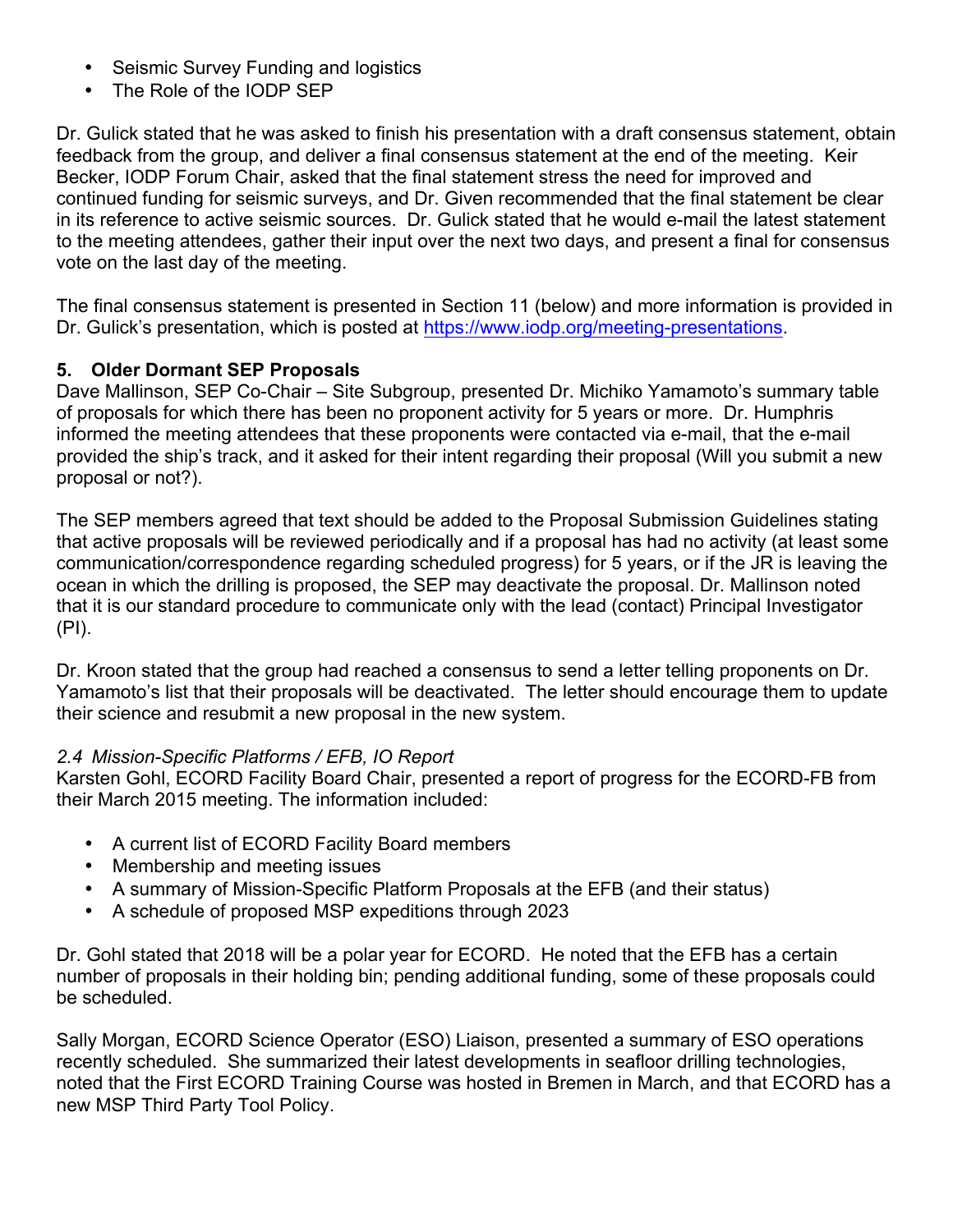More information is provided in Dr. Gohl and Dr. Morgan's presentation, which is posted at https://www.iodp.org/meeting-presentations.

### *2.6 Forum Report*

Keir Becker, IODP Forum Chair, summarized the ICDP-IODP joint proposal review process, as it was approved by the IODP Facility Boards. His report included the:

- ICDP-IODP Committee on Joint Evaluation of Amphibious Drilling Proposals (ADPs)
- Process and Timeline for Adoption
- Original Committee and ECORD Facility Board Modified Definitions of ADPs
- General Principles for Coordinated ICDP-IODP Evaluation of ADPs
- Flowchart for ICDP-IODP ADP Pre-Proposals (Workshops) Development
- Flowchart for ICDP-IODP ADP Full Proposal Development
- Implementation of ADPs
- Suggestion for Joint ICDP-IODP Working Group to Work Out Implementation Principles

The working group in the final bullet was identified as Dave McInroy, Uli Harms, Gilbert Camoin and to-be-named members from the ICDP Executive Committee or Assembly of Governors. Dr. Becker agreed to sit with the Watchdogs for the current ADP proposals to help them through the process. He also asked members to give him their opinions on continuing the joint scientific drilling Town Hall Meeting at AGU.

Dr. Becker then reviewed the IODP's progress toward an even distribution of expeditions and full proposals by New Science Plan science themes/challenges. More information is provided in Dr. Becker's presentations, which are posted at https://www.iodp.org/meeting-presentations.

## **6. The Proposal Review and Advisory Process**

### *6.1 Review Procedures*

Dr. Kroon (SEP Co-Chair - Science) summarized the review process as follows:

- Review procedures:
	- o Highlights from the SEP Terms of Reference
	- o General evaluation criteria for IODP proposals and response letters
	- o Rating of the proposal (after external review)
	- o Characterizing the Site Survey Data
	- o Watch Dog (WD) Preparation of Proposal reviews
	- o Notes regarding drilling plan review
	- o Proposal Evaluation Form
	- $\circ$  Co-Chief recommendations completed offline after the review
	- o Actions for Panelists with Conflicts of Interest
- Review of results from January 2015 SEP Meeting
- Evaluation of (possible review result for) proposals submitted the  $1<sup>st</sup>$  of April
- IODP-ICDP ADP Proposal Flowchart for Pre-proposals (workshops)
- IODP-ICDP ADP Proposal Flowchart for full proposals

Dr. Kroon also detailed the difference between the SEP holding bin and the Facility Board's holding bins. More information is provided in the Review Procedure presentation, which is posted at https://www.iodp.org/meeting-presentations.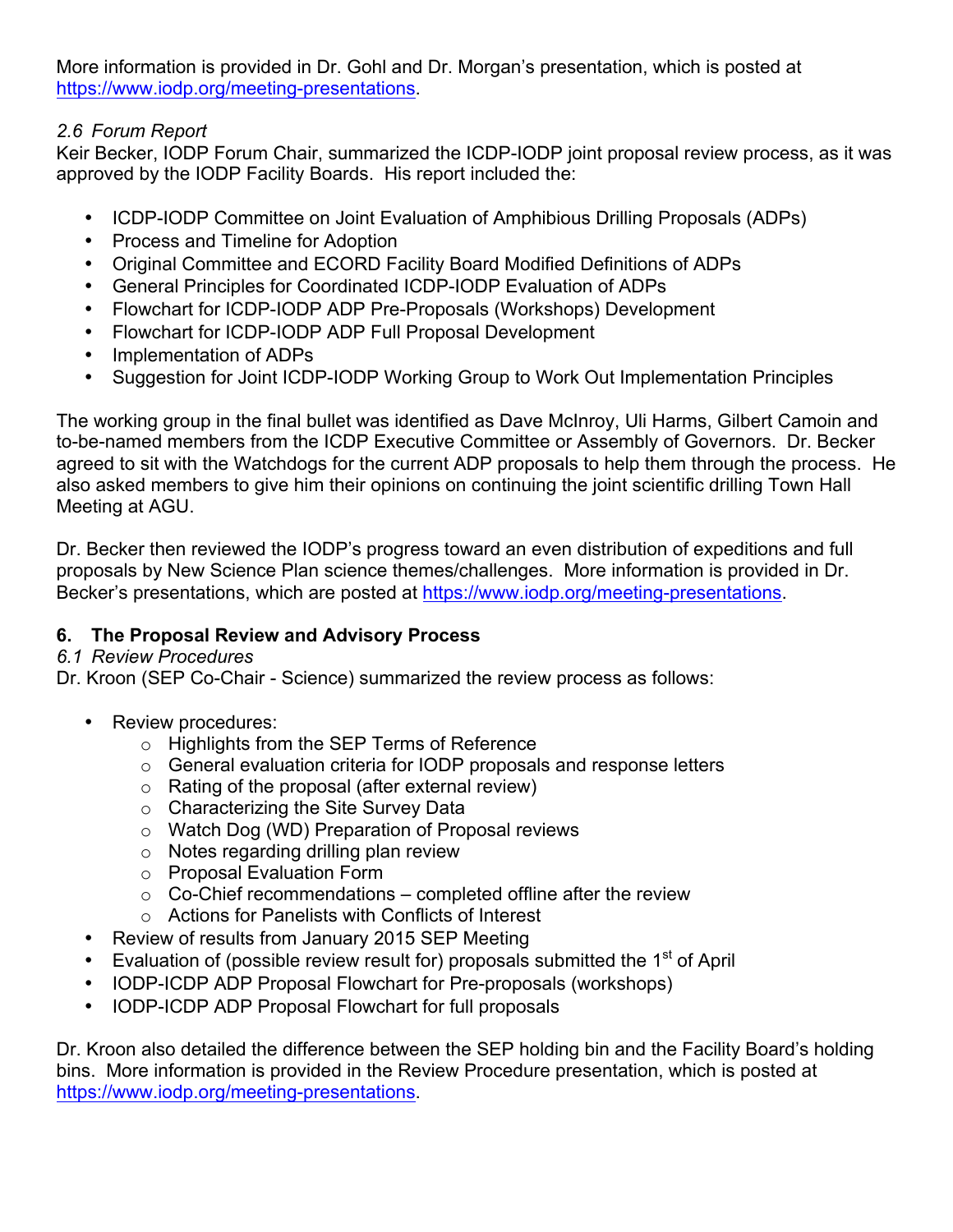### *6.2 Discussion of data guidelines and site characterization*

Dr. Mallinson provided a detailed explanation of the proposed new site data rating scheme (revised to match the SSDB and detailed in slides 26/27 of the presentation linked in Section 6.1). He asked that the Panel implement this new classification scheme immediately, and solicited comments and recommended changes. EPSP Chair, Barry Katz, asked that the phrase "to support the drilling effort" be changed "to support scientific aspects" to better reflect the difference between the SEP and EPSP roles in data review.

With this change, the Site Subgroup members agree to use this new data rating system in their presentations. Dr. Mallinson asked that any interpretations based on the data be included in the site survey section of the Review Report.

Finally, Dr. Mallinson reminded the attendees that Dr. Kroon was stepping down as the SEP Science Co-Chair and asked them to provide nominees for his replacement. He provided the meeting attendees with a summary of qualities of a good candidate and the functions performed in this role. More information is provided in the Review Procedure presentation, which is posted at https://www.iodp.org/meeting-presentations.

### **7. Review of Proposals**

7.1 Revised proposals

The SEP began their reviews of revised proposals.

### **18:00 Meeting Adjourned for the Day**

| <b>Tuesday</b>                    | 30th of June 2015                                     | 09:00-17:00 |
|-----------------------------------|-------------------------------------------------------|-------------|
| 7.1 Revised proposals (continued) |                                                       |             |
|                                   | The SEP completed their reviews of revised proposals. |             |

7.2 External reviews

The SEP reviewed externally reviewed proposals.

7.3 New proposals

The SEP began their reviews of new proposals.

### **18:05 Meeting Adjourned for the Day**

| Wednesday | 1st of July 2015 | 09:00-16:00 |
|-----------|------------------|-------------|
|           |                  |             |

7.3 New proposals (continued)

The SEP completed their reviews of new proposals.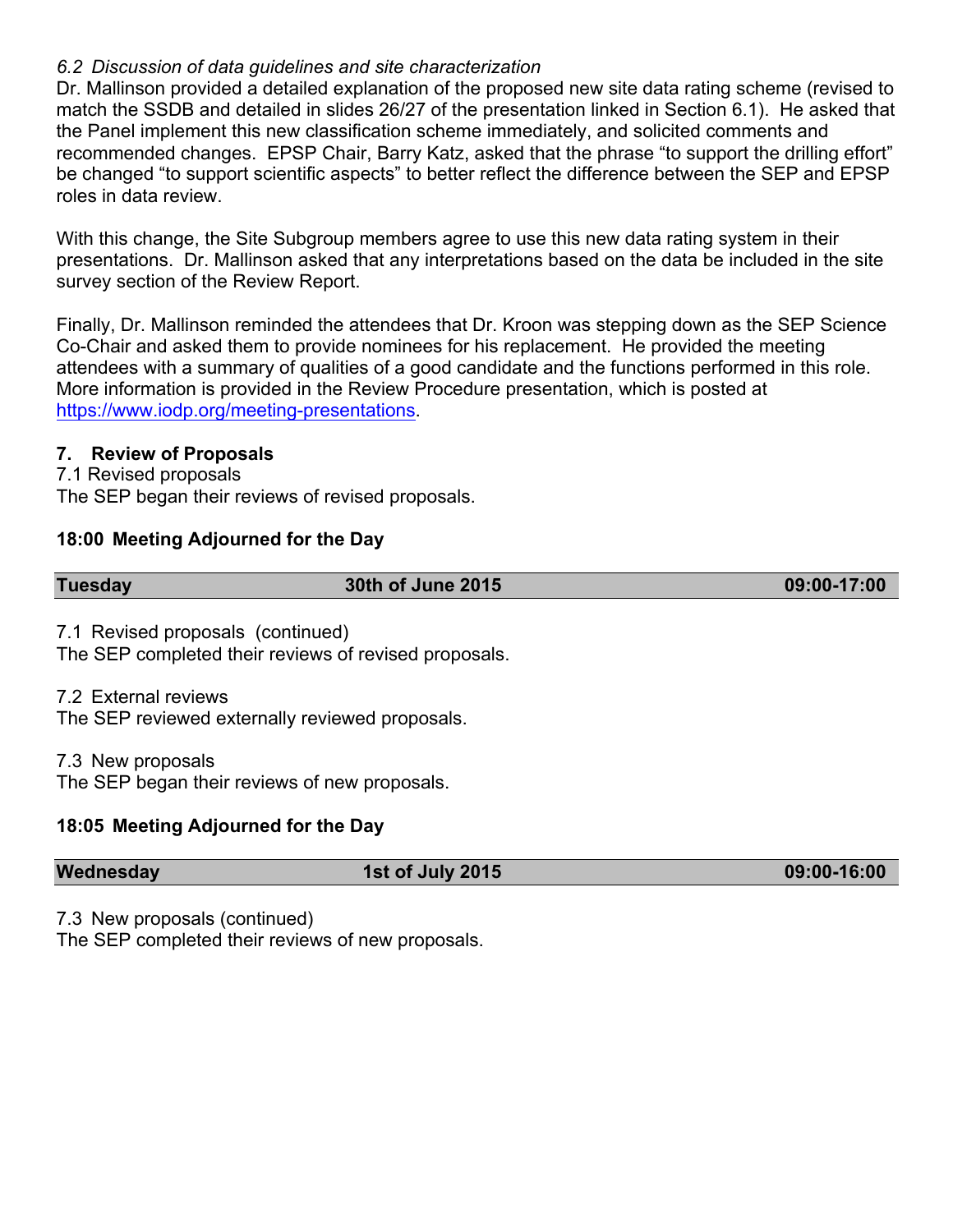### **8. Summary of SEP reviews**

| Proposal# | <b>Type</b>       | PI               | <b>Stage</b> | Platform   | <b>Theme</b> | <b>Result</b>          |
|-----------|-------------------|------------------|--------------|------------|--------------|------------------------|
| 730       | Full <sub>2</sub> | <b>Taylor</b>    | <b>SEP</b>   | <b>MSP</b> | <b>CO</b>    | <b>External review</b> |
| 771       | Add (Full2)       | Hodell           | <b>SEP</b>   | JR.        | <b>CO</b>    | <b>Forward to JRFB</b> |
| 796       | <b>ADP</b>        | Kopf             | <b>SEP</b>   | <b>MSP</b> | EM           | Revise                 |
| 832       | Full <sub>2</sub> | Sutherland       | <b>SEP</b>   | <b>JR</b>  | <b>CO</b>    | <b>External review</b> |
| 834       | Full <sub>2</sub> | Uenzelmann-Neben | <b>SEP</b>   | <b>JR</b>  | EC           | <b>External review</b> |
| 847       | Full <sub>2</sub> | Weber            | <b>SEP</b>   | JR.        | <b>CO</b>    | <b>Deactivate</b>      |
| 852       | <b>CPP</b>        | Stewart          | <b>SEP</b>   | <b>MSP</b> | <b>CO</b>    | Revise                 |
| 857A      | Full              | Rabineau         | <b>SEP</b>   | Chikyu     | <b>BF</b>    | <b>Deactivate</b>      |
| 878       | Add               | Sun              | HB           | JR.        | EC           | <b>Forward to JRFB</b> |
| 879       | Full              | McNeill          | <b>SEP</b>   | <b>MSP</b> | EC           | <b>Holding Bin</b>     |
| 885       | Pre               | <b>Bahk</b>      | <b>SEP</b>   | JR.        | <b>EM</b>    | Develop Full           |
| 886       | Pre               | Morishita        | <b>SEP</b>   | Chikyu     | EC           | Develop Full           |
| 887       | <b>CPP</b>        | Flemings         | <b>SEP</b>   | <b>JR</b>  | <b>EM</b>    | Revise                 |
| 888       | Full              | Stern            | <b>SEP</b>   | <b>JR</b>  | EC           | Revise                 |
| 889       | Pre (ADP)         | Ellouz-Zimmerman | <b>SEP</b>   | <b>JR</b>  | EC           | Deactivate             |



: Came back from external review

: Revised

: New

### **9. SEP chair nomination**

The SEP took up the question of Dr. Kroon's replacement and the eight names submitted from the floor were discussed. The panelists present decided to ask for a show of hands for three of the names (noting that only one was a current panelist). The current panelist, Ken Miller of Rutgers University, received substantially far more hands than the other two. Therefore, on behalf of the SEP membership, the Science Support Office will put forward Dr. Miller's name as the next SEP Chair for approval by the JR Facility Board.

### **10. Schedule of next SEP meeting**

Dr. Kroon announced that the next SEP meeting was scheduled for 12-14 January 2016 at Scripps Institution of Oceanography in La Jolla, California.

### **11. All Other Business**

Drs. Kroon and Mallinson lead the meeting attendees in extending their thanks to meeting host Marc-André Gutscher for his extensive efforts in coordinating both a productive and pleasant meeting.

### *Request for Co-Chief Nominations*

Dr. Kroon requested that the group provide co-chief nominations to Rita Bauer at science@iodp.org for the following expeditions:

Hikurangi Subduction Margin (781A) South China Sea Rifting (878) – 2 expeditions Central Arctic Paleoceanography (708) Antarctic Cenozoic Paleoclimate (813)

Rita will compile the nominations and send them to Dr. Malone (JRSO) and Robert Gatliff (ESO).